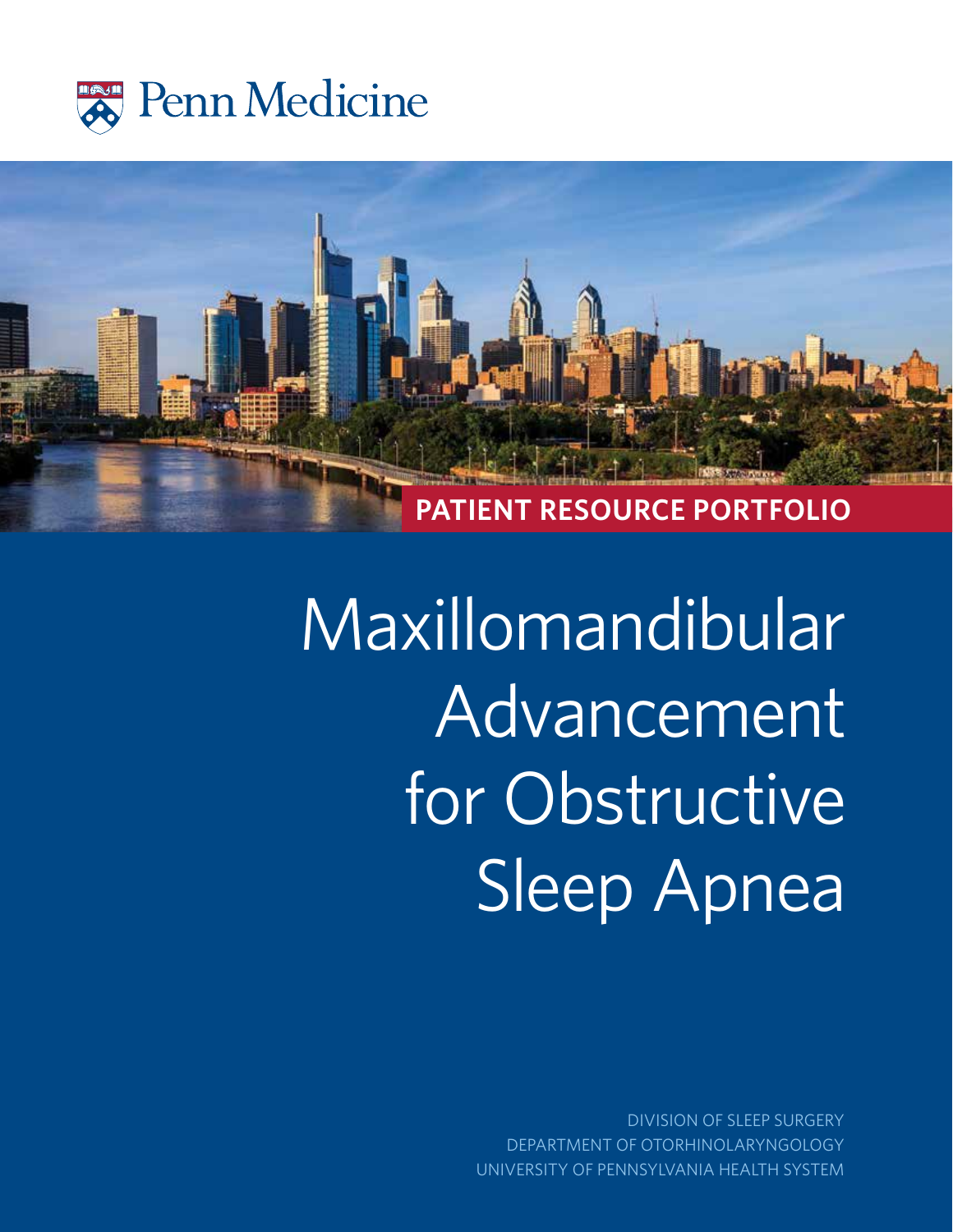

#### ABOUT THE PROCEDURE

#### **Table of Contents**

- 2 What is Maxillomandibular Advancement (MMA)?
- 3 Why is Maxillomandibular Advancement performed?
- 4 What happens before surgery?
- 5 What happens on the day of surgery?
- 6 What happens after surgery?
- 7 What are the side effects & possible complications of MMA?
- 10 Frequently Asked Questions Patient advocate information
- 11 Patient photos before and after surgery
- 12 About Dr. Dedhia

#### **REFERENCES**

Posnick, JC. (2014) *Principles and Practice of Orthognathic Surgery*. St. Louis, MO: Elsevier

Menorca, RMG, Fussell, TS, Elfar, JC, Peripheral Nerve Trauma: Mechanisms of Injury and Recovery. *Hand Clin*. 2013; 29:317–330.

Bales JG, Meals R. Peripheral neuropathy of the upper extremity: medical comorbidity that confounds common orthopedic pathology. *Orthopedics*. 2009; 32:758–765.

ACKNOWLEDGEMENT: *Dr. Graeme Mulholland*, sleep medicine/surgery fellow at Emory University under Dr. Dedhia in 2018-2019, helped in the preparation of this document.

# What is Maxillomandibular Advancement (MMA)?

Maxillomandibular advancement (MMA), also known as double-jaw surgery or bimaxillary advancement surgery, is the main form of skeletal surgery for treatment obstructive sleep apnea (OSA). MMA is generally considered for adult patients who are unable to tolerate continuous positive airway pressure (CPAP).

The aim of this surgery is to open the airway where it obstructs during sleep. This most often occurs behind the soft palate and tongue. By moving both the upper and lower jaws forward with MMA, these two "choke points" can be relieved.

This type of surgery for OSA has been performed successfully for more than 35 years with long-term success rates approaching 90%. The improvements in sleepiness, quality of life and cardiovascular risk appear similar to that of patients regularly using continuous positive airway pressure (CPAP).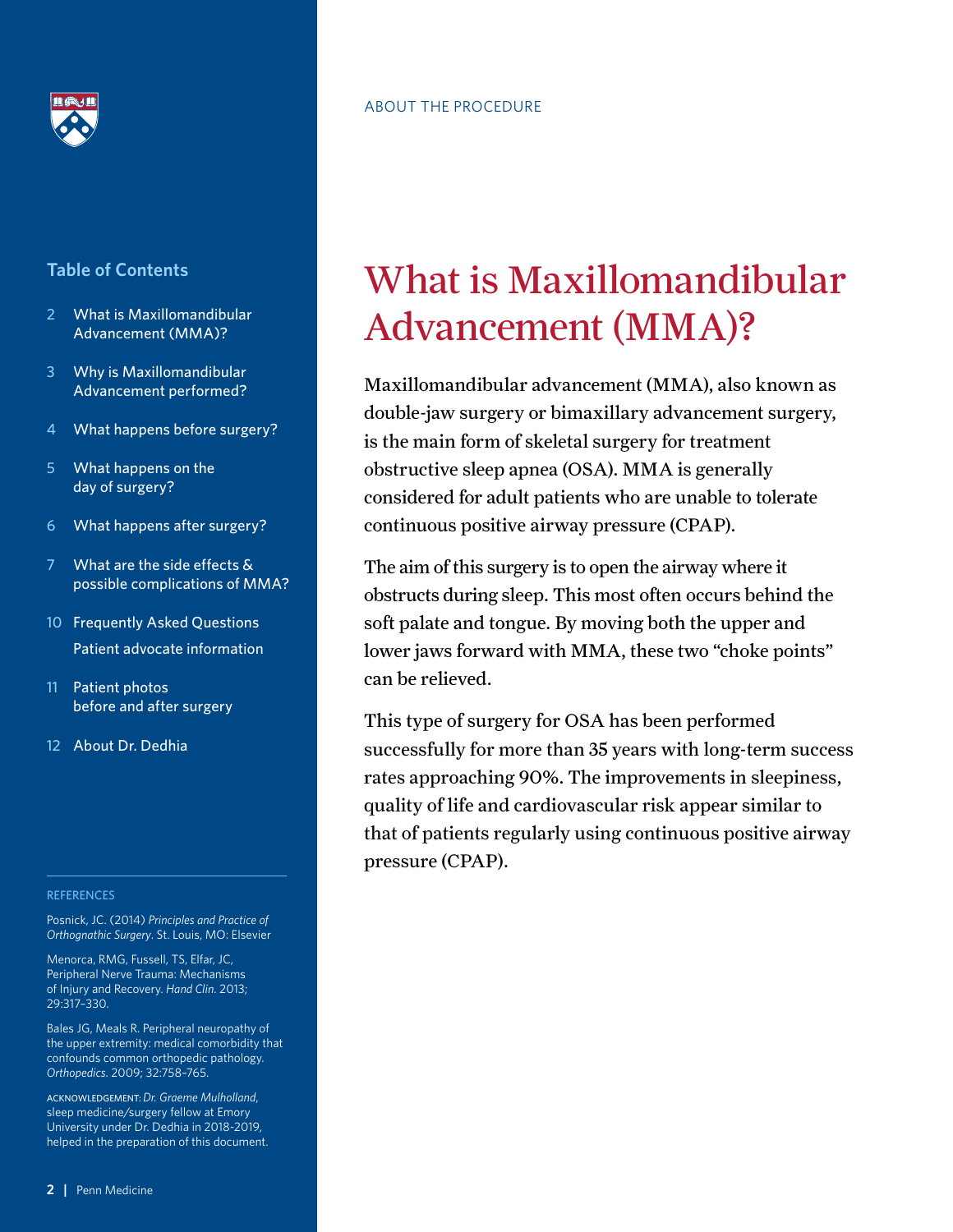

# Maxillomandibular Advancement performed?

#### **Untreated obstructive sleep apnea has serious consequences:**

#### Quality of Life

- Poor sleep quality with frequently interrupted sleep
- Excessive daytime sleepiness and fatigue
- Memory and cognition impairment
- Disruption of sleep quality f or bedpartners

#### Medical Health

- Increased risk of car accidents due to sleepiness while driving
- High blood pressure
- Diabetes
- Abnormal heart rhythm
- Heart attack
- Stroke

The first-line treatment for patients with OSA is CPAP. Given that 50% of patients are not able to tolerate CPAP long-term, Dr. Dedhia's team will discuss other options to patients in this CPAP Alternatives Clinic. These options include weight loss, oral appliance therapy, positional therapy and surgery (soft tissue surgery, hypoglossal nerve stimulation, MMA and tracheostomy).

#### Important considerations for MMA

- This is a major surgery, lasting roughly 6 hours. The recovery process is most difficult during the first 4-6 weeks, during which social support is key. Most patients return to work after 1 month. Lip and mouth numbness is the most common patient complaint, with sensation taking up to 1 year to return.
- You will look different after surgery as your jaws will assume a more forward position. While your loved ones will likely notice a difference, strangers will not perceive your appearance as "unusual". See before and after photos of Dr. Dedhia's patients (page 11).
- You will likely lose > 15 pounds following surgery due to difficulty in eating. Many patients willfully maintain their weight loss with improved sleep, diet and exercise.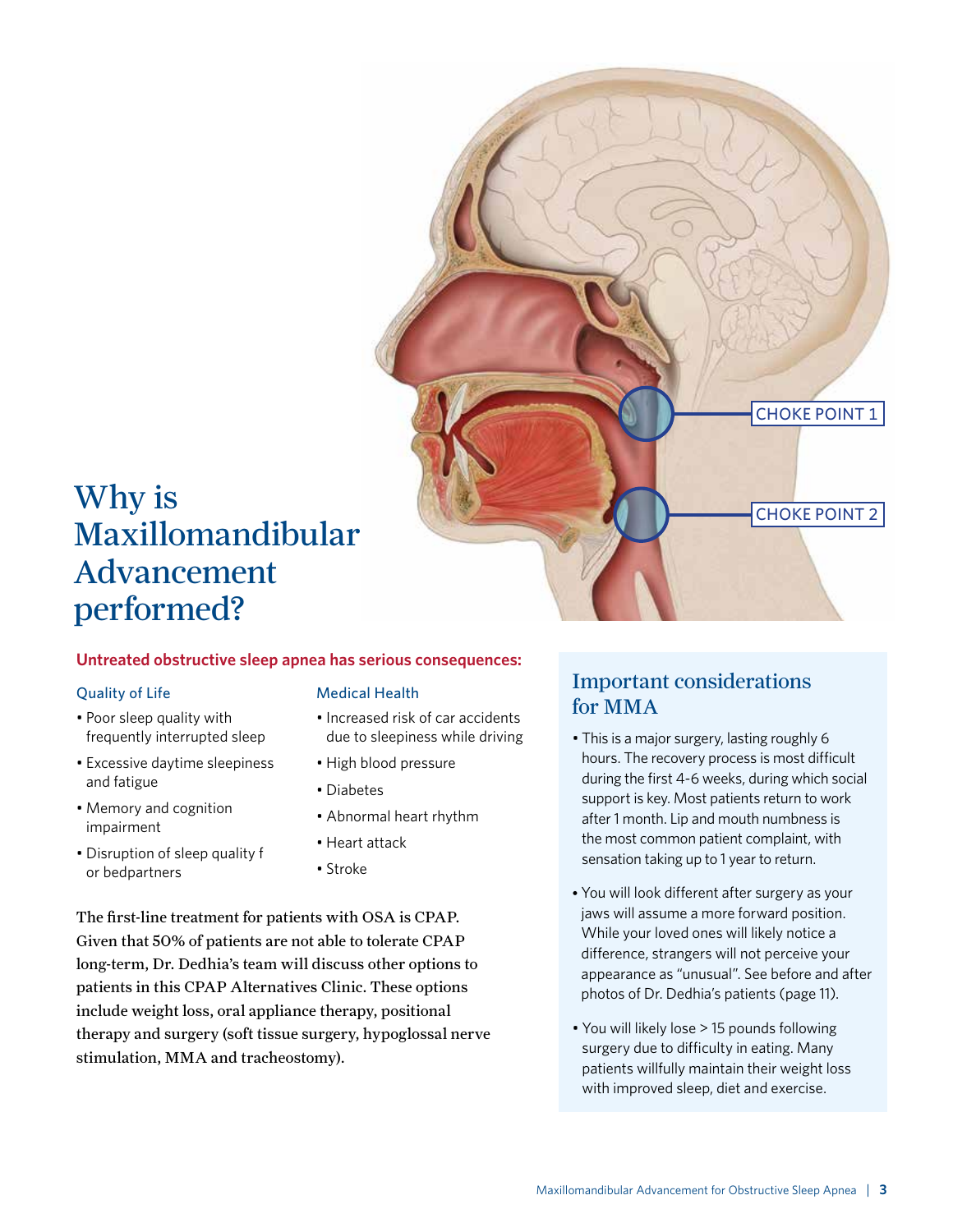# What happens before surgery?

#### **Initial consultation with Dr. Dedhia**

Dr. Dedhia's team will take a detailed medical and sleep history, focusing on issues relevant to your OSA. A thorough review of previous sleep studies will be performed and a copy will be provided to you. If you have not had a sleep study, one will be performed. This an essential part of determining your candidacy for MMA surgery. *1*

Next a comprehensive sleep apnea focused physical exam will assess occlusion (how your teeth line up), the size, shape and position of the jaws, the size and position of the soft tissue structures in the oral cavity including the tongue, soft palate and tonsils. Finally, your upper airway will be examined while lying reclined in the examination chair using a flexible digital camera. By looking at the back of the throat and upper airway, the sites of obstruction leading to OSA can be better evaluated.

At this point, Dr. Dedhia will have explained the possible treatment options in detail including medical and surgical options. If both you and Dr. Dedhia feel that MMA surgery is the best treatment option, Dr. Dedhia's will arrange dental impressions, preoperative photos, dental x-rays and an in office low dose CT scan. This CT scan will be used for surgical planning.

If you are interested in correcting your bite as part of the MMA procedure, a consultation with an orthodontist can be incorporated into the surgical planning process at this time.

#### **Return visit with Dr. Dedhia**

Upon the return visit with Dr. Dedhia, you will *2 5* have the opportunity to ask any further questions. Details of the surgery will again be discussed in terms of what to expect on the day of surgery and following the surgery. You will be given a post-operative supply kit, including a soft toothbrush, dental wax, dental elastics with applicators.

### **Pre-operative visit with anesthesia**

Our surgical scheduling team with arrange an appointment with the anesthesia pre-operative clinic. The primary goal of this visit is to ensure that you are deemed safe to undergo the proposed surgery. You will be asked to stop any blood thinning medications 7-10 days prior to surgery. *3*

# **Virtual surgical planning session**

Roughly 10 days prior to your surgery, the CT scan images and dental models will be used to create a precise digital 3D model of your jaws and skull. This virtual model creates a very accurate representation of the relationship of the upper and lower jaw. *4*

This 3D virtual model is used to precisely plan the surgical bony cuts (osteotomies) and movements of the jaws. Measurements of important anatomical landmarks and their relationship to one another are made. These measurements are available for reference during the surgery.

Dental splints are created and printed using a 3D printer. These splints are used during the surgery to assist in placing the jaws exactly where they need to be to keep the patient's bite the same as compare to before the surgery. Below is a representation (before and after) of the movements of both jaws.



# **The day before surgery**

You will receive a call reminding you what you are allowed to eat and drink the night before and the morning of surgery. You will also be provided information regarding the time and location to report the day of surgery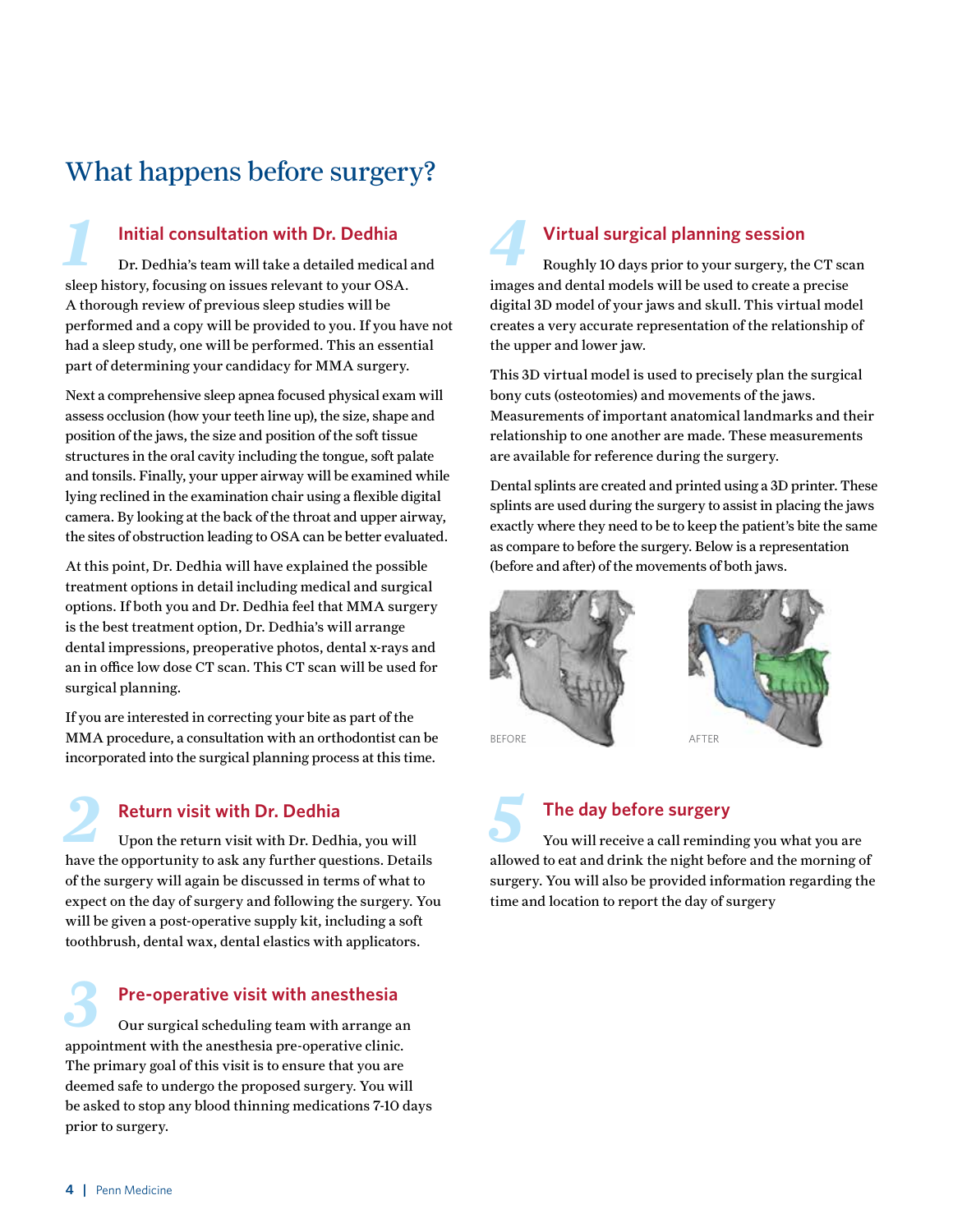## What happens on the day of surgery?

After you are checked in to the preoperative area, you will meet the anesthesia team and operating room nurses. Dr. Dedhia and his surgical team will also meet you and go over any final questions or concerns you have. During the surgery, the nurse in the operating room will update your family/friends by phone. From the time that the patient enters the OR until the time the patient exits the OR, it can be roughly 7 hours.

Once in the operating room, you will be introduced to everyone working in the room for your surgery. The anesthesia team will give medications to make you comfortable and put you to sleep (this will be the last thing you remember until you wake up from surgery).

Once you are put to sleep, a breathing tube and urinary catheter are placed. At this point, the surgery will begin.

#### MMA Surgical Process

#### **Part I: Submental intubation**

The breathing tube will be passed from your mouth to under the chin by means of a small incision (1 inch). This technical application pioneered by Dr. Dedhia's team (1) keeps the breathing tube out of the working areas in the mouth and (2) allows the structures of the nose to be positioned optimally for breathing.

#### **Part II: Arch bar placement**

Heavy duty braces called arch bars are placed on the upper and lower teeth. These are necessary during the surgery and afterward to maintain your occlusion.

#### **Part III: Upper jaw surgery**

Through an incision inside your upper lip, the upper jaw is exposed and cut. The jaw is moved forward according to the 3D models and secured in position using titanium plates and screws.

#### **Part IV: Lower jaw surgery**

Through an incision inside your lower lip, the lower jaw is exposed and cut. The jaw is moved forward according to the 3D models and secured in position using titanium screws. Very small (1/4 inch) incisions on each cheek will be made to allow for screw placement.

#### **Part V: Closure**

The incisions are closed with absorbable sutures and the breathing tube is returned to the mouth. Finally, dental elastics are placed on the arch bars to help keep your bite same.

After the surgery, Dr. Dedhia will talk to your family/friends in person to review the events of the case as well as next steps.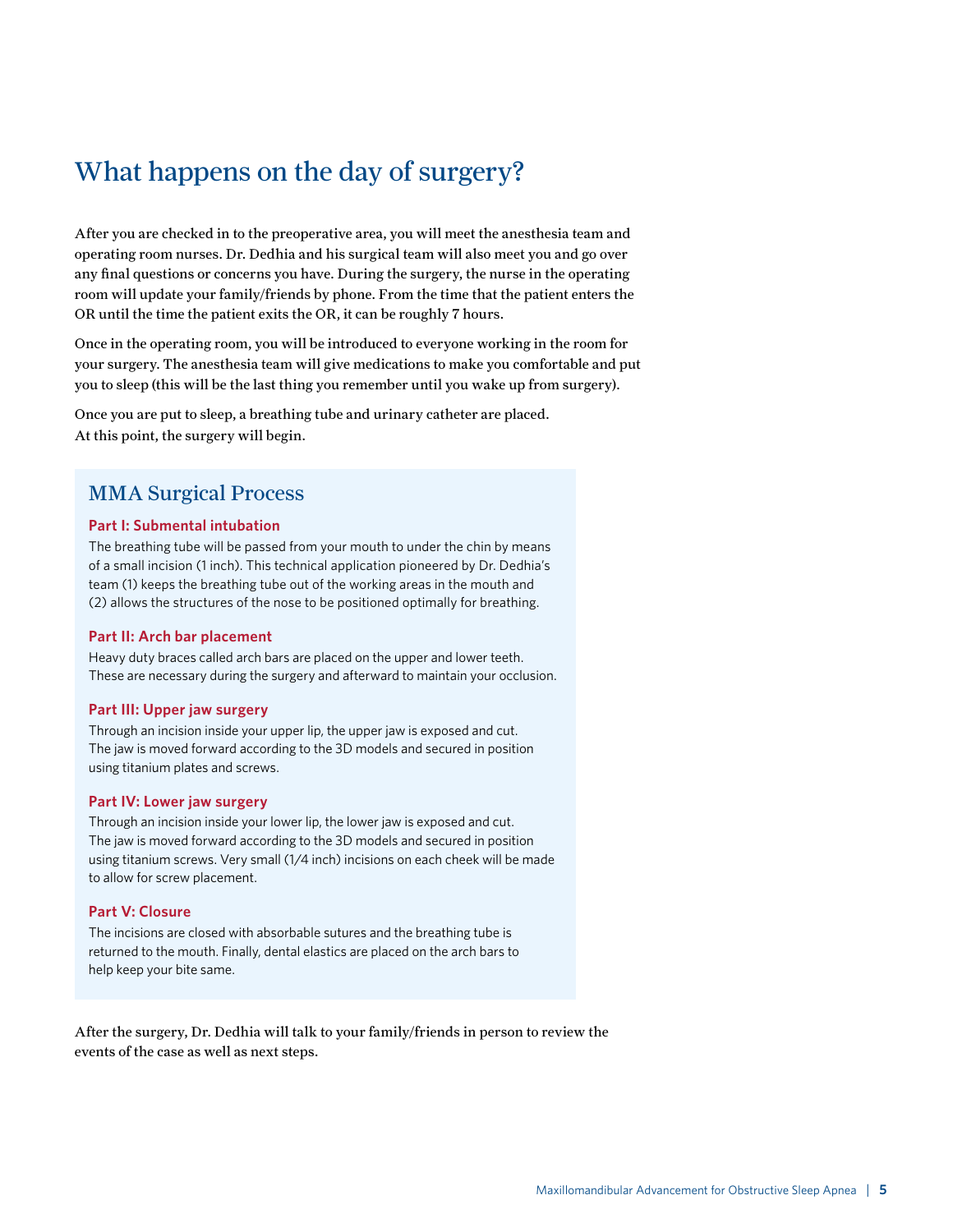# What happens after surgery?

#### **In-hospital Care**

Following waking up in the recovery room, you will be transferred to the inpatient unit where you will stay to recover after surgery. Some patients will need to go to the intensive care unit (ICU) for closer monitoring.

Patients normally stay on the ENT Surgery unit for 2-3 nights. The plan will be for you to go home when you are comfortable caring for yourself at home. During your stay in the hospital, you will be seen by the ENT surgery team (Dr. Dedhia and/or one of this surgical trainees) at least 2 times per day to provide nasal and mouth care.

#### **GOALS FOR POST-OPERATIVE DAY 1**

- 1. Urinate on your own
- 2. Have your pain controlled
- 3. Get out of bed at least 3 times
- 4. Keep your jaw dressing around your head with ice packs inside the dressing
- 5. Practice drinking liquids as demonstrated by the team
- 6. Practice nasal washes as demonstrated by the team

#### **GOALS FOR POST-OPERATIVE DAY 2 & 3**

- 1. Control your pain with medication by mouth
- 2. Walk in the hallway at least 3 times
- 3. Shower
- 4. Keep your jaw dressing around your head with ice packs inside the dressing
- 5. With the help of family/friends (if needed), drink at least 6 cups (48oz) of liquids
- 6. With the help of family/friends (if needed), perform nasal washes three times
- 7. Obtain post-operative CT scan which will be reviewed by Dr. Dedhia's team

If you are doing well and are comfortable you can go home in the afternoon of post- operative day 2. If you need more time the ENT time would plan to discharge them on the following day (day 3).

A member of Dr. Dedhia's team will review the post-operative instruction with you and your family.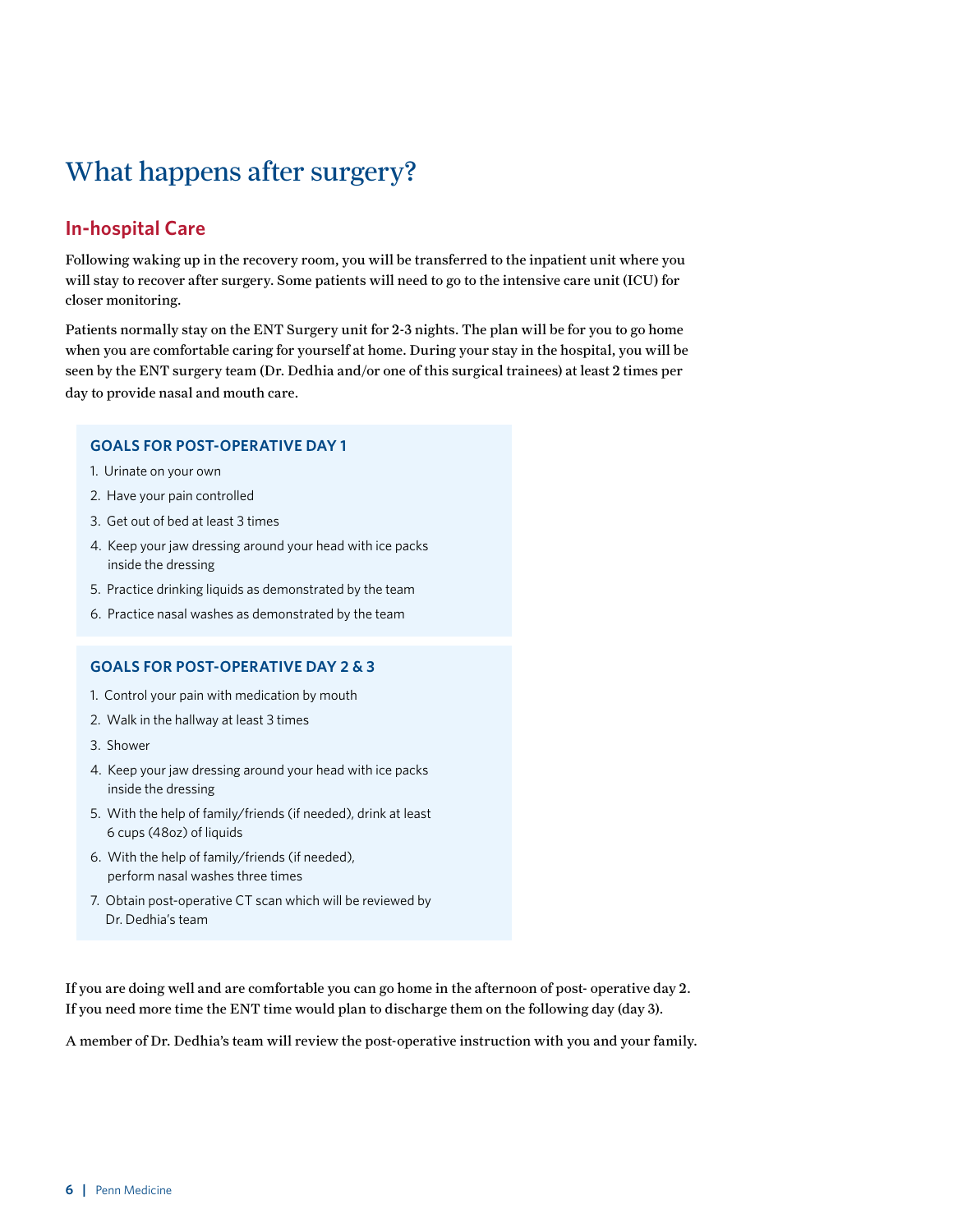## When are my follow up appointments and what happens at these appointments?

#### **10-14 days after surgery**

This will be your first post-operative appointment. You will receive a date and time for this appointment prior to your discharge from the hospital.

During this appointment, Dr. Dedhia will assess your healing (swelling, the surgical incisions and your occlusion (bite)). Most patient have their dental elastics taken off at this appointment and can start eating a pureed diet afterwards.

#### **3 weeks after surgery**

You and Dr. Dedhia will discuss your recovery: sleeping, pain, eating and any other concerns you have. During this visit, Dr. Dedhia will evaluate your wound healing, bite and return of sensation of your face.

#### **5-6 weeks after surgery**

Dr. Dedhia's team will perform a sedated endoscopy and remove your arch bars (heavy braces). Most patient return to work following this appointment. It is recommended to start eating a soft diet at this time.

#### **3 months after surgery**

Dr. Dedhia will perform a comprehensive anatomic evaluation including an endoscopic of your airway. At this time, your jaws should have fully healed which allows you to return to a normal diet. You will also start physiotherapy for increasing your ability to open your mouth. To do this you will sequentially increase the number of tongue depressors you can fit between your teeth. Every day or so you will insert another tongue depressor in the middle of the stack, with your goal being to get 25 tongue depressors (= 4cm) between your teeth.

Finally, Dr. Dedhia will order a sleep study to evaluate the success of the surgery.

#### **6 months after surgery**

Dr. Dedhia will review your sleep study with you and provide a copy to you. Post- operative photographs and x-rays may also be taken. If additional care is needed, the plan will be discussed at this time.

#### **12 months after surgery**

This appointment serves as your final check up with Dr. Dedhia. Most patients graduate from needing to see Dr. Dedhia at this time!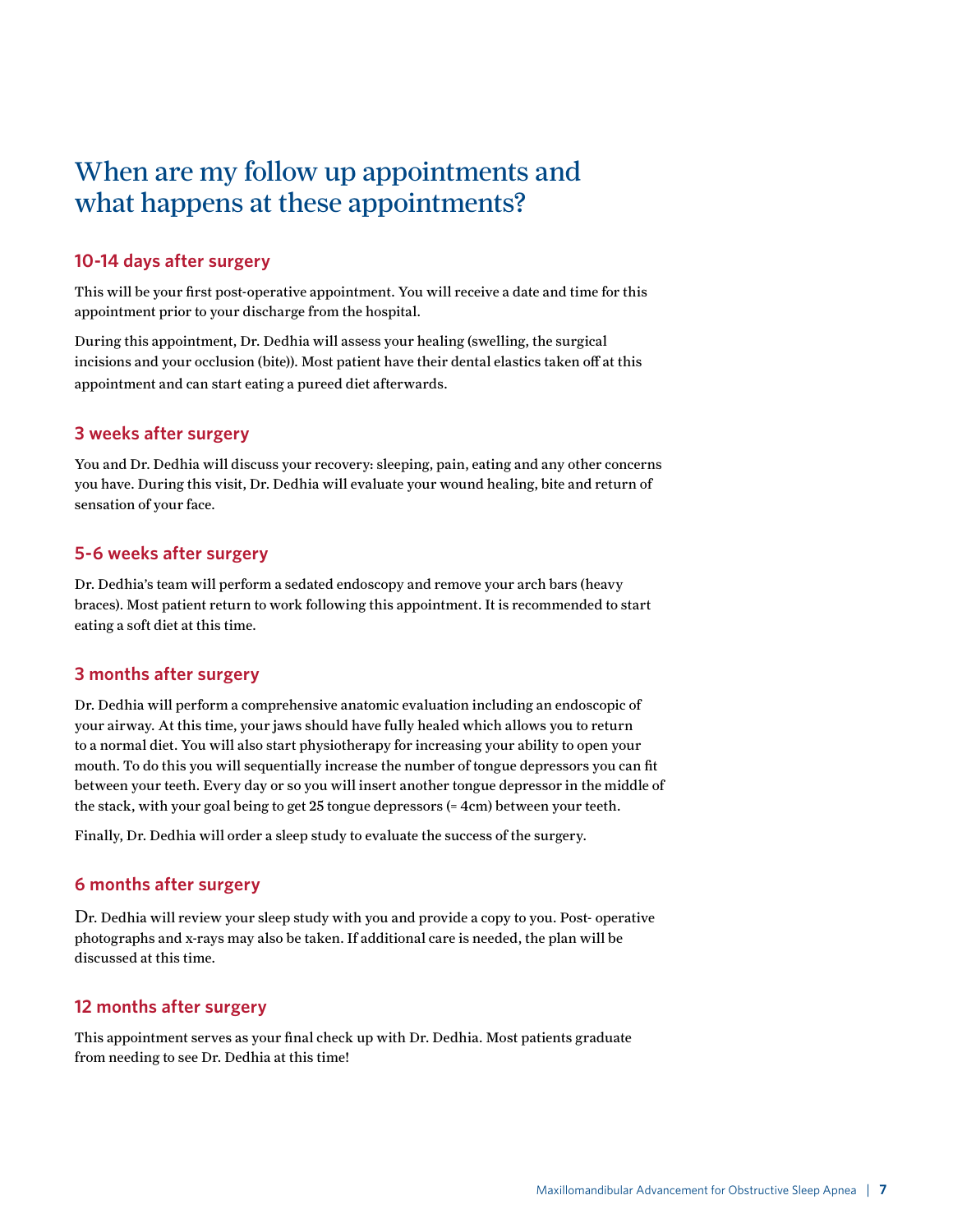# What are the side effects and possible complications of MMA surgery?

#### **Side Effects**

#### • Pain

You can expect some pain, but it is uncommon to experience extreme pain after the operation. By comparison, this surgery is less painful than having your tonsils removed. With the use of pain medication, patients generally complain of a dull, achy pain and a feeling of discomfort due to the swelling in the face.

#### • Nausea and vomiting

Some patients experience nausea and vomiting following completion of the surgery. This commonly occurs as a reaction to the anesthetic medications. Nausea and vomiting are managed with anti-nausea medications during the hospital stay. If vomiting does occur, the dental elastics should be cut immediately.

#### • Bleeding

Oozing is very common following for the first 1-3 days following surgery. To help manage this, you are encouraged to remain inclined (with the head of bed elevated to at least a 30-degree angle). A suction (similar to like when you are at the dentist) will be provided to you in the hospital to help with any bloody secretions.

#### • Swelling

Swelling is expected following surgery. It is most prominent in the lips and will become more pronounced over the first post-operative week. Sleeping on an incline, gentle walking and using the Jobst dressing with icepacks will help keep the swelling down. The vast majority of swelling will resolve within 2 to 3 weeks; however, all swelling will not fully resolve for up to a few months.

#### • Weight loss

Due to dietary restrictions following surgery, most patients lose at least 15 pounds in the first 3 months after surgery. Generally, some of this weight will return over time (unless lifestyle changes are made).

#### • Sensory changes

All patients will have numbness or altered sensation in a distribution covering the lower face, surrounding and including the lips following the surgery. This is a result of stretching to the nerves caused by the movement of the upper and lower jaws forward. These sensory changes are often noticed when kissing one's partner, trying to enunciate certain sounds or smiling widely.

 This numbness improves slowly (over several weeks to a few months) and returns fully in the vast majority of patients. For patients that are older (greater than 60 years old) or have medical problems that slow healing (diabetes), return of sensation can take much longer or may only partially return.

 Some patients experience nerve related pain during the healing process (usually described as an electric shock like or burning sensation). This can be managed by using a nerve pain specific medications.

#### • Changes in occlusion *(your bite)*

The goal of MMA surgery is to maintain your bite from before surgery. Small shifts of 1 mm are common; in most patients, the bite will naturally fall back into a normal position. In some cases, patients require minor dental work to file down or re-contour the teeth into a natural bite. In the rare case that the bite is significantly misaligned, you may require surgical correction.

#### • Limited mouth opening *(trismus)*

Your mouth opening following MMA surgery will be more limited than it was before surgery due to stretching of the facial soft tissues. At the 3 month post-operative visit, Dr. Dedhia's team will demonstrate physiotherapy to help with mouth opening . It is important to wait until 3 months after MMA surgery before working to increase your mouth opening as this allows the bony cuts to fully heal.

#### • Persistent snoring

Snoring is generally improved following surgery; however, for those whom loud snoring persists post-operatively, it typically resolves in the first 2 weeks following surgery as the airway swelling subsides.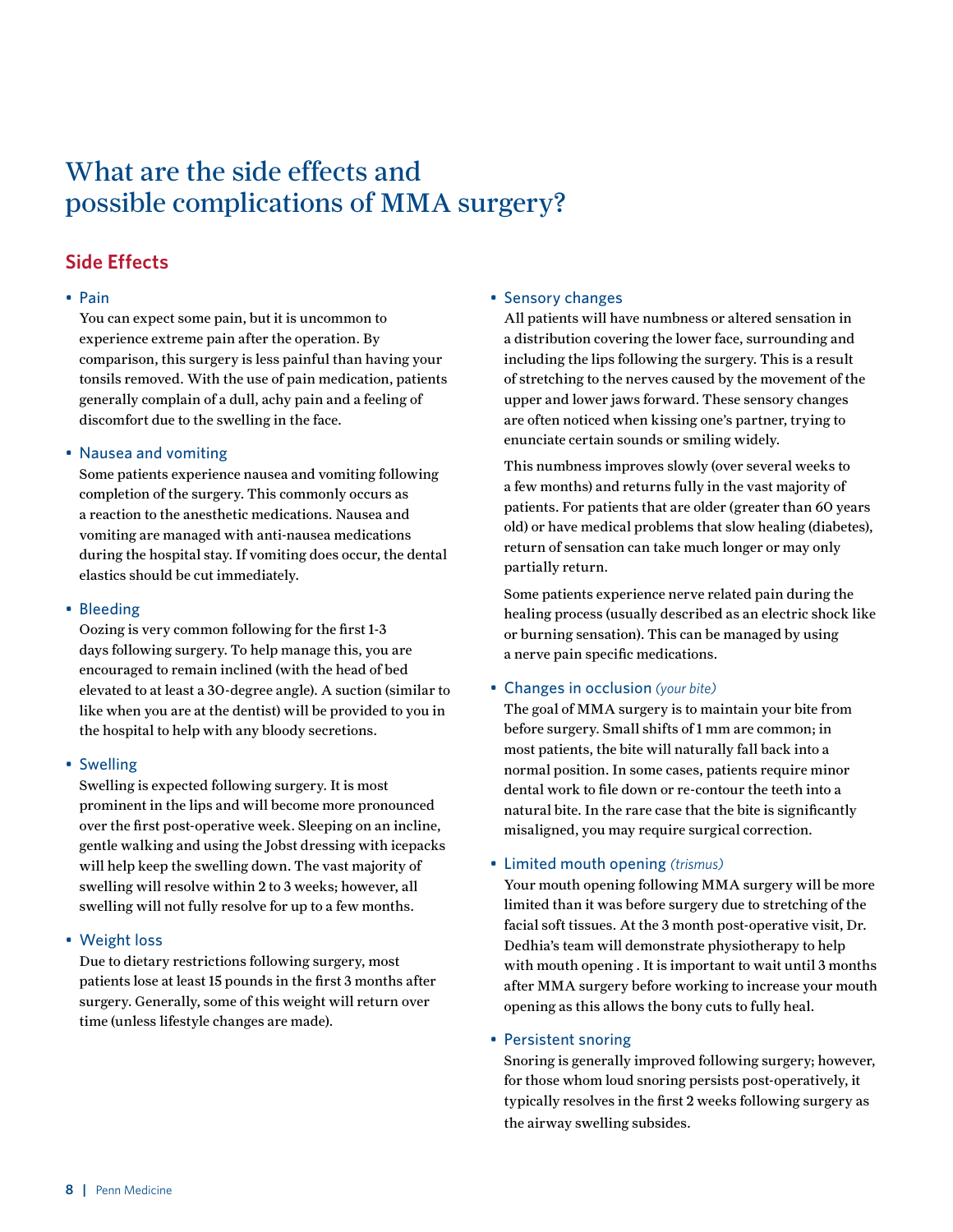#### **Possible Complications**

#### • Infection

To prevent the risk of infection, you will receive prophylactic antibiotics during the surgery, and we will closely monitor the healing surgical sites. If infection were to develop, treatment most often involves a course of antibiotics. For cases where infection is in the area of plates and screws (hardware), a second small surgery may be needed to remove the hardware and drain the infected area. *The risk of this complication is roughly 20%.*

#### • Damage to teeth

With placement of heavy braces and movement of the jaws, tooth discoloration, damage to the tooth roots, tooth crowns of mild shifting of the teeth (especially ones in the front) can occur. If it is bothersome, consultation with a dentist is encouraged 3 months after surgery. *The risk of this complication is roughly 20%.*

#### • Bony nonunion *(failure of the bony cuts to heal together)*

Under rare circumstances but, more frequently in patients with impaired wound healing, the bony segments created by the surgical cuts may fail to heal together. In this situation, an infection often results. Revision surgery is generally required to fix this problem. *The risk of this complication is roughly 10%.*

#### • Fracture of the mandible *(the lower jaw)*

The lower jaw can occasionally be fractured in an area not intended during the operation (great care is taken to avoid this from happening). If this were to happen, a reconstructive plate may be needed to stabilize the bony fragments.

#### *The risk of this complication is roughly 10%.*

 The bony cuts take a minimum of 6 weeks to heal and are not fully healed until 3 to 4 months after surgery. It is very important to avoid trauma to the upper and lower jaws following surgery. This includes both trauma from impact (getting hit in the face) and chewing hard food, resulting in significant pain and/or change in bite. If you experience these symptoms, please contact the Sleep Surgery Team as soon as possible.

#### • Longstanding numbness

During surgery, there are four sensory nerves (upper right, upper left, lower right and lower left) to the face that are at risk. If one of these nerves is inadvertently severed, it will be repaired during surgery. Despite repair, it can result in both slow and incomplete return of sensation. *The risk of this complication is roughly 10%.*

#### • Nasal obstruction

One of the goals of MMA surgery for sleep apnea is to improve breathing through the nose following surgery. This is one of the reasons why we perform submental intubation as part of the MMA surgery. The submental intubation allows us to make sure that the nasal septum (the midline divider of the nose) is secured in the midline and that both nasal passages are widely open at the end of the surgery. In some cases, a blockage of one side of the nose can happen during healing. This may need to be corrected with a minor procedure depending on the effect of the patient's breathing.

*The risk of this complication is roughly 5%.*

#### • Temporomandibular joint problems

As the lower jaw assumes a more forward position, the temporomandibular joint (TMJ) can experience strain, resulting in long standing discomfort. Infrequently, the TMJ can be resorbed over time requiring additional surgery. *The risk of TMJ complications is roughly 3-5%.*

#### • Palatal necrosis

One extremely rare but potentially serious complication of MMA surgery is where the blood supply to the palate (the roof of the mouth) is compromised. If this happens, the bone and soft tissue of palate will not survive, requiring another major surgery to repair it.

*The risk of this complication is less than 1%.*

#### *It is important to note that no reported patient deaths have occurred as a result of the MMA surgery.*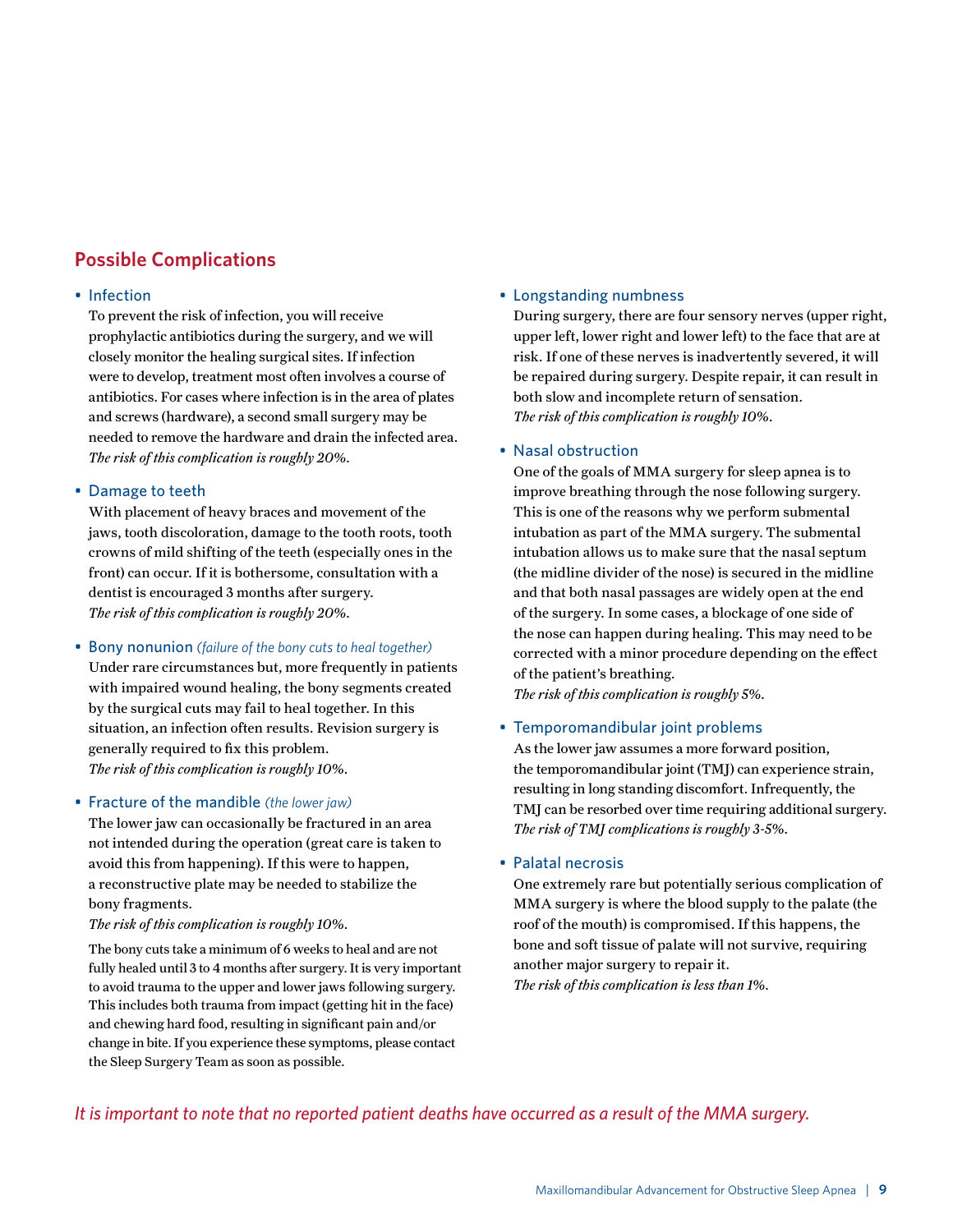# Frequently Asked Questions (FAQ)

#### **What is the chance that MMA will cure my sleep apnea?**

MMA surgery has been shown to cure obstructive sleep apnea (OSA) or convert it to a mild form in nearly 90% of patients.

#### **Will there be any visible external scarring?**

Yes. While all major scars are inside the mouth, there will be one small (1/4 inch) scar on each cheek and a 1/2 inch scar under the chin.

#### **Will I look different?**

Yes. Your jaws will assume a more forward position. While your loved ones will likely notice a difference, strangers will not perceive your appearance as "unusual". See before and after photos of our patients (page 11).

#### **Is this surgery very painful?**

No. You can expect some pain, but it is uncommon to experience extreme pain after the operation. By comparison, this surgery is less painful than having your tonsils removed. With the use of pain medication, patients generally complain of a dull, achy pain and a feeling of discomfort due to the swelling in the face.

#### **Can I eat and talk after the operation?**

Yes. Your jaw will NOT be wired shut but held in place with elastic bands.

Your diet should be entirely liquid while the elastics are in place (10-14 days), then a pureed diet can be consumed until the heavy braces (arch bars) are removed around 6 weeks.

Following removal, a soft diet should be consumed until 3 months. At the 3 month visit, Dr. Dedhia will likely approve you for a regular diet.

#### **How much time should I take off work?**

Depending on the nature of your job, you will need between 3 to 6 weeks to return to full duty.

#### **How long after the surgery can I start doing sports and performing other physical activities?**

Sometime between 6 and 12 weeks after surgery.



#### Patient Advocate

A grateful patient having undergone MMA surgery for OSA with Dr. Dedhia (while at Emory University in Atlanta) has graciously offered to make himself available to patients considering this procedure as treatment for their OSA.

Mr. Deangelo Norris Business Phone: 404-616-0680 • Email: dnorris@gmh.edu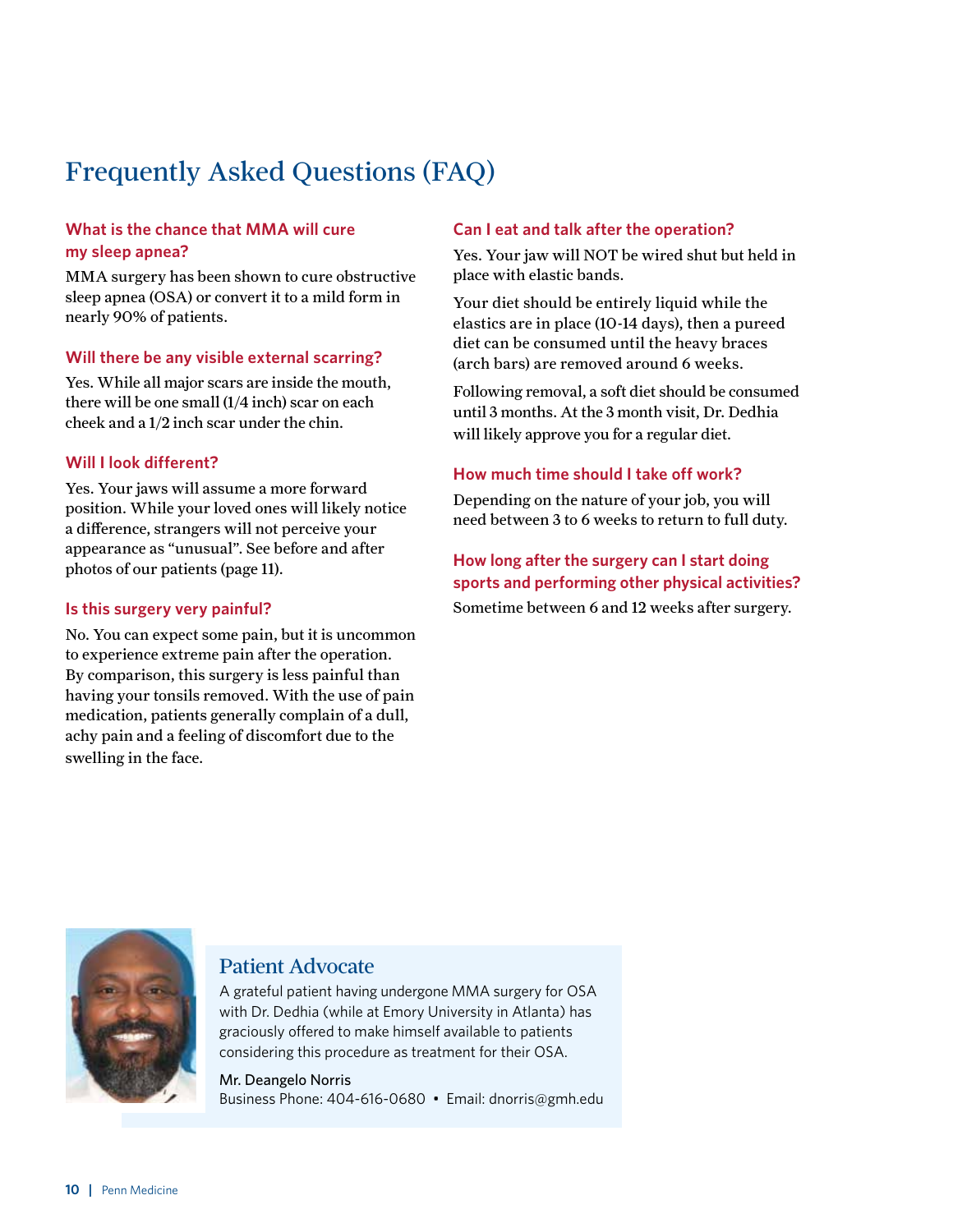# Patient Photos